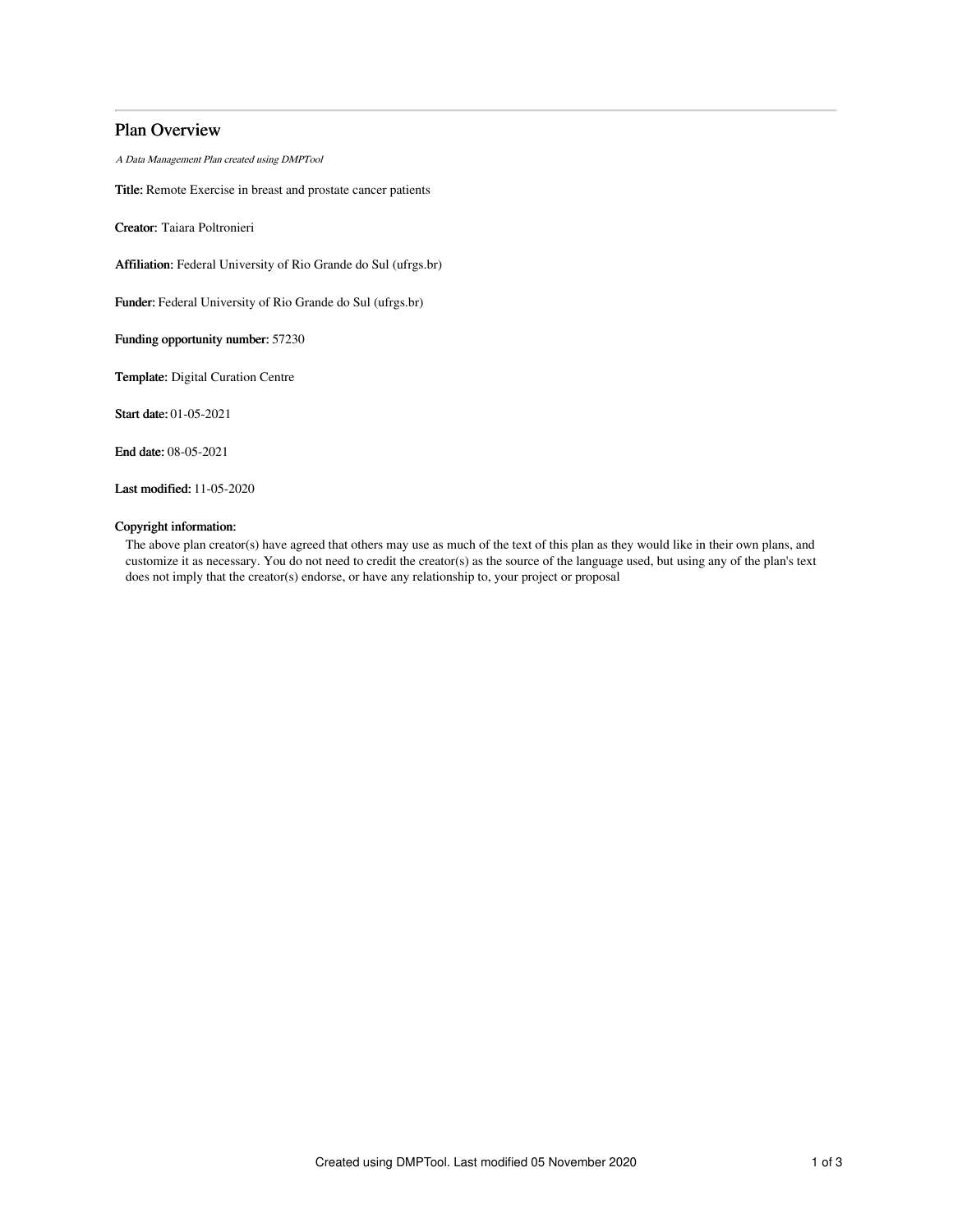# Remote Exercise in breast and prostate cancer patients

## Data Collection

What data will you collect or create? Quality of live, functional capacity, socio-demographic and clinical aspects.

How will the data be collected or created? Using standard questionnaires and forms created by the searcher.

### Documentation and Metadata

What documentation and metadata will accompany the data? Operation manuals. Glossary.

#### Ethics and Legal Compliance

#### How will you manage any ethical issues?

The project will be send to the Ethical Board. Any issue will be solved with the participant, and the person will be free to leave the search any time. The searchers will use codes to keep the patients privacy. Data will be anonymous. Personal data will be available to the participant any time. Patients will be informed about the data sharing through the write consent and during the assign.

## How will you manage copyright and Intellectual Property Rights (IP/IPR) issues?

UFRGS will own the Intellectual Property.

#### Storage and Backup

## How will the data be stored and backed up during the research?

Using Excel and RedCap Software.

#### How will you manage access and security?

Only the first searcher and the PI will be able to access data.

## Selection and Preservation

Which data are of long-term value and should be retained, shared, and/or preserved? Variables collected during the search will be shared.

Consent Form, identification and personal data will be preserved.

## What is the long-term preservation plan for the dataset?

Open Science Frame Work will be used. Excel, Google Drive.

#### Data Sharing

#### How will you share the data?

Through scientific journals and events, social media, Open Science Frame Work, seminars, websites.

### Are any restrictions on data sharing required?

The interested person will contact by email the first author or the PI and ask for the results, so the objective of this demand can be evaluated.